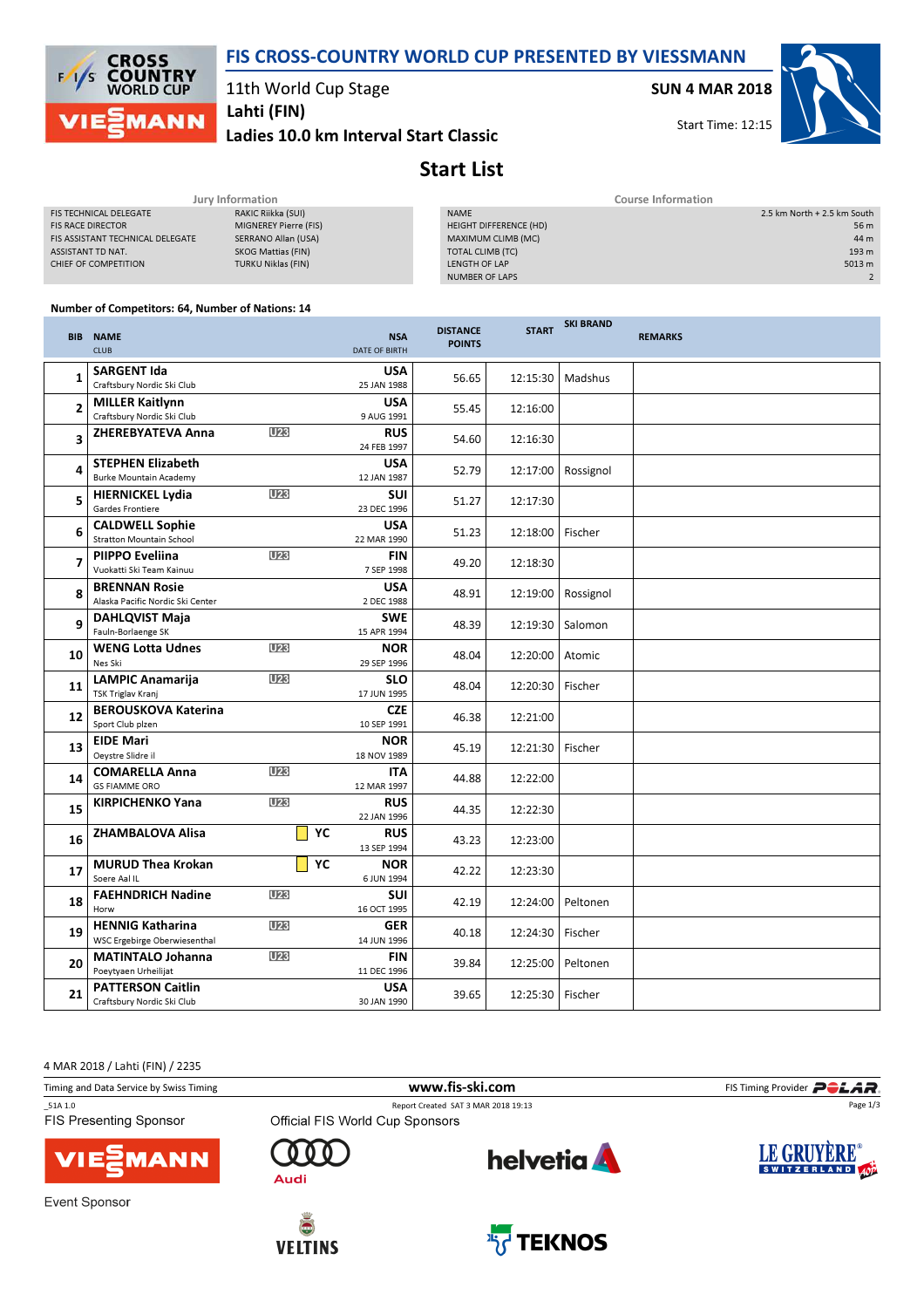## FIS CROSS-COUNTRY WORLD CUP PRESENTED BY VIESSMANN



11th World Cup Stage

Ladies 10.0 km Interval Start Classic Lahti (FIN)

SUN 4 MAR 2018



Start List

|    | <b>BIB NAME</b><br><b>CLUB</b>                           |                     |    | <b>NSA</b><br><b>DATE OF BIRTH</b> | <b>DISTANCE</b><br><b>POINTS</b> | <b>START</b> | <b>SKI BRAND</b> | <b>REMARKS</b>  |
|----|----------------------------------------------------------|---------------------|----|------------------------------------|----------------------------------|--------------|------------------|-----------------|
| 22 | <b>RINGWALD Sandra</b><br>ST Schonach-Rohrhardsberg      |                     |    | <b>GER</b><br>27 SEP 1990          | 39.54                            | 12:26:00     | Madshus          |                 |
| 23 | <b>BELORUKOVA Yulia</b>                                  | U23<br>$\mathbf{I}$ | YC | <b>RUS</b><br>21 JAN 1995          | 38.56                            | 12:26:30     | Fischer          |                 |
| 24 | <b>FINK Pia</b><br><b>SV Bremelau</b>                    | U <sub>23</sub>     |    | <b>GER</b><br>10 JUL 1995          | 38.25                            | 12:27:00     |                  |                 |
| 25 | <b>WIKEN Emma</b><br>Aasarna IK                          |                     |    | <b>SWE</b><br>1 MAY 1989           | 36.91                            | 12:27:30     | Atomic           |                 |
| 26 | <b>FRAEBEL Antonia</b><br>WSV Asbach                     | <b>U23</b>          |    | GER<br>25 JAN 1997                 | 36.73                            | 12:28:00     |                  |                 |
| 27 | <b>KYLLOENEN Anne</b><br>Kainuun Hiihtoseura             |                     |    | <b>FIN</b><br>30 NOV 1987          | 35.57                            | 12:28:30     | Fischer          |                 |
| 28 | <b>WENG Tiril Udnes</b><br>Nes Ski                       | <b>U23</b>          | YC | <b>NOR</b><br>29 SEP 1996          | 33.96                            | 12:29:00     | Atomic           |                 |
| 29 | <b>KALVAA Anne Kjersti</b><br>Lundamo II                 |                     |    | <b>NOR</b><br>5 JUN 1992           | 33.10                            | 12:29:30     | Atomic           |                 |
| 30 | <b>NORDSTROEM Maria</b><br>Ulricehamns IF                |                     | YC | <b>SWE</b><br>10 MAY 1991          | 26.93                            | 12:30:00     | Atomic           |                 |
| 31 | <b>NURMI Leena</b><br>Lempaeaelaen Kisa                  |                     |    | <b>FIN</b><br>20 MAR 1994          | 86.75                            | 12:30:30     |                  |                 |
| 32 | <b>VON SIEBENTHAL Nathalie</b><br>Turbach-Bissen         |                     |    | SUI<br>30 SEP 1993                 | Seeded                           | 12:31:00     | Fischer          |                 |
| 33 | <b>KOLB Hanna</b><br><b>TSV Buchenberg</b>               |                     |    | GER<br>21 AUG 1991                 | 85.98                            | 12:31:30     |                  |                 |
| 34 | <b>MONONEN Laura</b><br>Hameenlinnan Hiihtoseura         |                     |    | <b>FIN</b><br>5 OCT 1984           | Seeded                           | 12:32:00     | Rossignol        |                 |
| 35 | <b>BEATTY Dahria</b><br>Whitehorse CC Ski Club           |                     |    | <b>CAN</b><br>7 MAR 1994           | 85.55                            | 12:32:30     | Fischer          |                 |
| 36 | <b>NOVAKOVA Petra</b><br>Lk Slovan Karlovy Vary / CS MV  |                     |    | <b>CZE</b><br>17 AUG 1993          | Seeded                           | 12:33:00     | Rossignol        |                 |
| 37 | <b>ALBA Laura</b><br>Karupesa Team Lahti Skiclub         |                     |    | <b>EST</b><br>14 NOV 1985          | 80.99                            | 12:33:30     |                  |                 |
| 38 | <b>SAARINEN Aino-Kaisa</b><br>Lempaalan Kisa             |                     |    | <b>FIN</b><br>1 FEB 1979           | Seeded                           | 12:34:00     | Rossignol        |                 |
| 39 | <b>JASKOWIEC Sylwia</b><br>LKS Markam Wisniowa-Osieczany |                     |    | <b>POL</b><br>1 MAR 1986           | 72.81                            | 12:34:30     | Fischer          |                 |
| 40 | <b>INGEMARSDOTTER Ida</b><br>Aasarna IK                  |                     |    | <b>SWE</b><br>26 APR 1985          | Seeded                           | 12:35:00     | Rossignol        |                 |
| 41 | <b>MARCISZ Ewelina</b><br>MKS Halicz Ustrzyki Dolne      |                     |    | <b>POL</b><br>4 FEB 1991           | 71.21                            | 12:35:30     | Salomon          |                 |
| 42 | <b>BOEHLER Stefanie</b><br>SC Ibach                      |                     |    | <b>GER</b><br>27 FEB 1981          | Seeded                           | 12:36:00     | Rossignol        |                 |
| 43 | <b>PITKANEN Marjaana</b><br>Oulun Hiihtoseura            |                     |    | <b>FIN</b><br>10 SEP 1991          | 67.43                            | 12:36:30     | Fischer          |                 |
| 44 | <b>NEPRYAEVA Natalia</b>                                 | U <sub>23</sub>     | YC | <b>RUS</b><br>6 SEP 1995           | Seeded                           | 12:37:00     | Fischer          | turquoise shirt |
| 45 | <b>KORVA Anita</b><br>Kainuun Hiihtoseura                | U <sub>23</sub>     |    | FIN<br>12 APR 1999                 | 66.78                            | 12:37:30     | Peltonen         |                 |
| 46 | <b>SEDOVA Anastasia</b>                                  | U23                 |    | <b>RUS</b><br>4 FEB 1995           | Seeded                           | 12:38:00     | Fischer          |                 |

4 MAR 2018 / Lahti (FIN) / 2235

Timing and Data Service by Swiss Timing **Example 20** WWW.fis-Ski.com **FIS Timing Provider** POLAR.

\_51A 1.0 Report Created SAT 3 MAR 2018 19:13 FIS Presenting Sponsor



Event Sponsor



Λ n

Audi

 $\Gamma$ 





Page 2/3